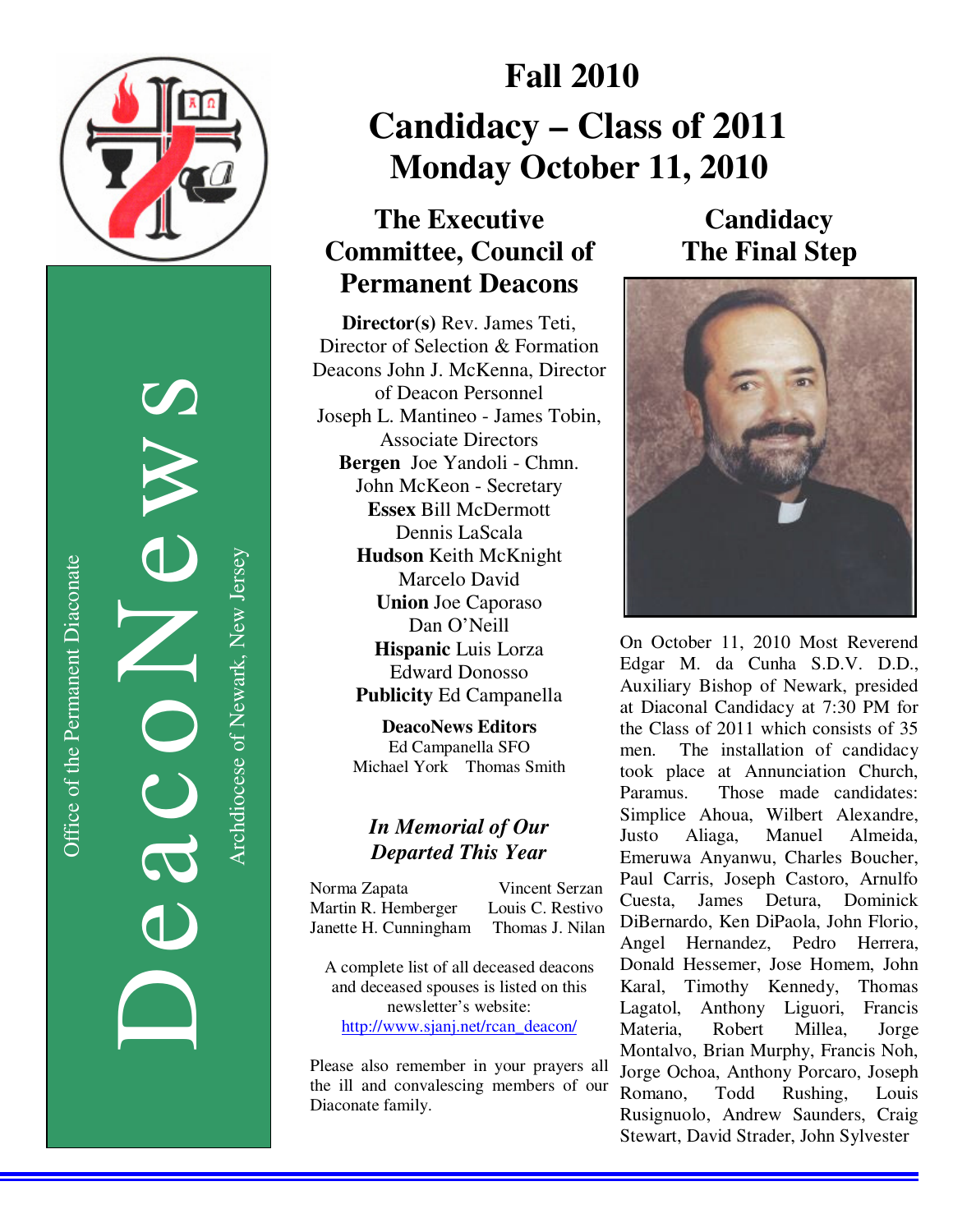## *Director's Column*



## **Deacon John McKenna**

On Monday, October 11, 2010, Bishop da Cunha installed 35 men to Diaconal Candidacy. This is the final step leading to Ordination in May of 2011. Please pray for the men and their families as they enter this final phase of formation.

This fall we have had Monsignor James M. Sheehan, Judicial Vicar of the Metropolitan Tribunal, as our continuing education speaker. continuing education speaker. Monsignor Sheehan is giving a series of talks on Canon Law and its application to a deacon's ministry.

On Monday, November 8, 2010 at 7:00 p.m., we gathered with the newly installed deacon candidates for an evening of prayer and social interaction in the auditorium of the Archdiocesan Center. We all offered our encouragement to the men in formation and their wives. Light refreshments were served.

The National Directory for the Formation, Ministry, and Life of Permanent Deacons in the United Sates mandates a three year mentoring program for newly ordained deacons. A mentoring committee has been formed and is currently developing a mentoring program, which will be presented to the Archbishop for his approval. The committee will be asking deacons to volunteer as mentors

### **DeacoNews Fall 2010** http://sjanj.net/rcan\_deacon Archdiocese of Newark

in 2011. Please consider this important ministry.

May God continue to bless you, your family and your ministry!

## *Class of 2011 Candidacy By Deacon Herb Gimbel*

It was a cool October 11th evening with a drizzling rain as family, friends, and clergy gathered to celebrate the admission of Candidacy for Ordination as Deacons for 35 men in the Church of the Annunciation in Paramus, New Jersey.



The Most Reverend Edgar M. Da Cunha, SDV was the celebrant and Fr. James V. Teti Director of Selection and Deacon Formation, concelebrated.

It was a joyous time as friends and families made their way to the pews, greeting and congratulating one anther for the accomplishment these men have made so far.

It was also a joyous occasion for the priests and deacons that attended the Mass to support these men on the last leg of their journey to the deaconate. After ordination, a new and everlasting journey will begin a life long pilgrimage of faith, holiness, prayer, and service for the church of Newark.

As their formation concludes in May, 2011 their ordination will enable these new deacons to be sent out as Jesus sent the 72 out into the market place of the world to proclaim the good news. (Lk. 10: 1-5).

May these men and their families be blessed for such a noble mission.

## *Deacon & Wives Region III November 12 & 13*



This bi-annual gathering includes deacons and wives from the dioceses in Pennsylvania and New Jersey. Our program begins with registration at 3:00 pm on Friday followed by dinner and the opening conference. Saturday morning starts with breakfast and includes a conference and Mass. Lunch is served at noon followed by the closing conference. Religious goods, vestments and books wil be available for purchase. An important part of the gathering is the opportunity to meet and share with deacons and wives from other dioceses and renew acquaintances from prior years. Fr. Martin's theme will be "Laughing with the Saints". He will describe well known holy men and women along with their saintly and human characteristics depicting how humor is sometimes the element that balances us during difficult and challenging times. He is a knowledgeable and entertaining speaker. Fr. Martin will autograph copies of his book.

Deacon & Wives Region III Lancaster Conference Information click for the brochure http://www.rcan.org/images//deacons/ Region%20III%20Assembly%202010. pdf or contact Camden diocese Diaconate office at: Phone: 856-583-2858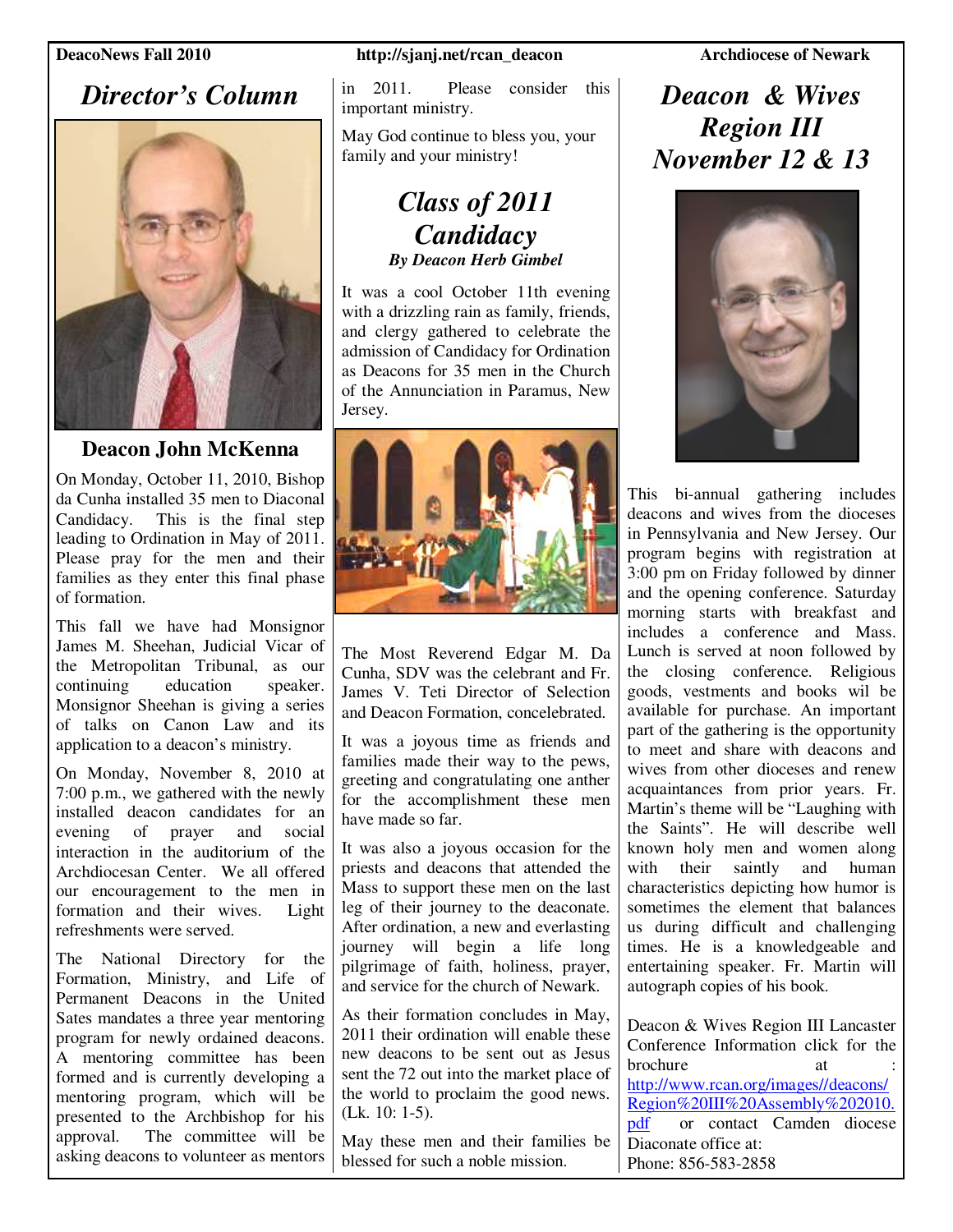## *Couple's Retreat*

By Deacon James Tobin

The 2010 Deacon and Wives Retreat was held from Friday, July 23, 2010 to Sunday, July 25, 2010 at the Franciscan Spiritual Center in Ringwood, New Jersey



The setting was tranquil and refreshing. The Franciscan Center is comprised of some ninety acres of rolling forest and sprawling grass lawns. The site includes a swimming pool, small lake with fountain, Gethsemane Garden, a meditation labyrinth and a beautiful grotto of the Blessed Mother.



We were fortunate to have Bishop Dominic Marconi as our retreat master. Bishop Marconi spoke on a subject which is dear to his heart, Centering Prayer. The bishop covered the subject by lecture, demonstration<br>and practical exercises. I think and practical exercises. everyone left with a new understanding of prayer life and how it can be broadened. Bishop Marconi also celebrated Mass for us each day. We also participated in a Penance Service and The Sacrament of Reconciliation.

Bishop Marconi was very open and personable. He sat down with us at our

### **DeacoNews Fall 2010** http://sjanj.net/rcan\_deacon Archdiocese of Newark

socials. He answered all of our questions with thoughtful wisdom. He laughed at our jokes and he told some of his own. It really felt like the ancient closeness between Bishops and deacons had been renewed.

It was a great retreat; the gift shop even had a sale. The whole thing was put together by Deacon Earl Connelly and his wife Angela assisted this year by Deacon Phil Rejrat and his wife Fran.



There is one somber note, however. This is the last time we will ever have a retreat at this center as the property is being sold and the Spiritual Center will close down completely in June 2011. Deacon Connolly is working on a new location for future couples' retreats, but any of us who have stayed at the Franciscan Spiritual Center will miss it.

# *Deacons Retreat October 2010*

By Deacon Herb Gimbel



Another year has come and gone since our last retreat at the San Alfonso

retreat house in Long Branch. As always the anticipation was fresh with thoughts of friendship, brotherhood, peace and faith.

Our retreat master was Fr. Alan Guglielmo for whom we were happy to have once more. Fr. Al brought a new insight for our ministry as Deacons through the scriptures from the gospel of Matthew especially chapters 5, 6, & 7. We also discussed men and women of faith including the apostles and the saints. This led to a challenge for our weekend to ponder who influenced us in our discernment to be deacons? We were also challenged with various questions such as; how do you pray best? Which beatitude is hard to preach on? This format accorded us all a forum to share and discuss our own story with each other.

This was a very spirit filled weekend, which put into perspective why the good Lord called us, formed us, and sent us out into the marketplace of the world to preach the good news. And remember use words if necessary!



# *CONTINUING EDUCATION*

The fall of 2010 began with a series of presentations on Canon Law for Deacons. Rev. Msgr. James Sheehan, Judicial Vicar, gave the talks at 7:00m p.m. in the Archdiocesan Center. Thursday September 16, 2010<br>Thursday October 7, 20 Thursday October 7, 2010 Thursday November 4, 2010